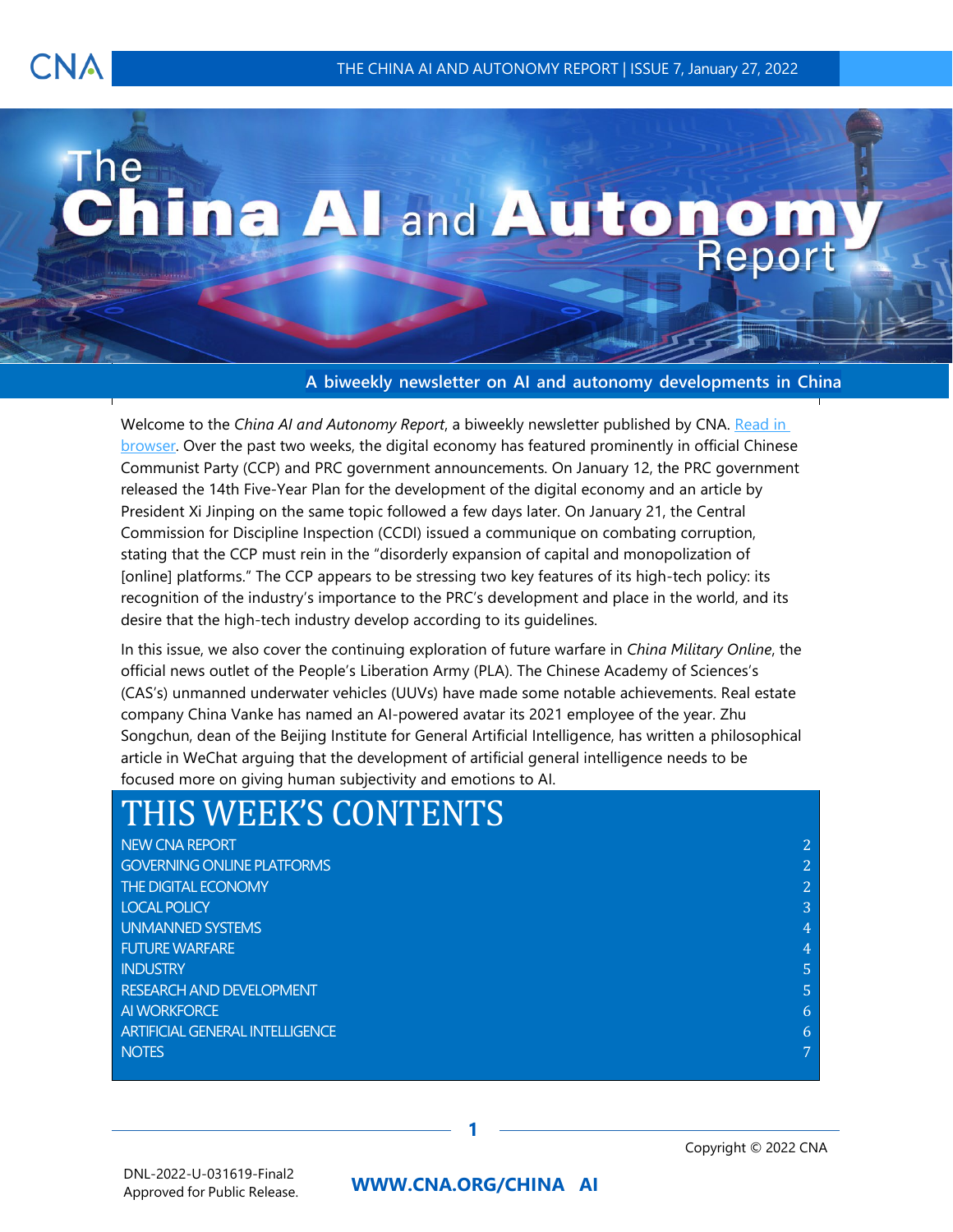#### <span id="page-1-0"></span>**NEW CNA REPORT**

**A new CNA report, [Dimensions of Autonomous Decision-making,](https://www.cna.org/CNA_files/PDF/Dimensions-of-Autonomous-Decision-making.pdf) identifies the risks associated with the use of autonomy technology.** The report catalogs risks of concern from a large number of experts, organizations, and governments—including the PRC—who are both for and against the use of autonomy technology in weapons systems. Their differing perspectives on technology, human oversight, ethics, privacy, and civil rights were considered in creating a checklist for technology developers and commanders before they develop or deploy intelligent autonomous systems.

#### <span id="page-1-1"></span>**GOVERNING ONLINE PLATFORMS**

**CCP CCDI to strengthen efforts to curb "disorderly expansion of capital."** The CCP's top disciplinary agency, the CCDI, released a communique on January 21, following its plenary meeting, vowing to crack down on corruption, including "working to investigate and deal with the corruption behind the disorderly expansion of capital and monopolization of [online] platforms, and to break the link between power and capital" (see communique in Chinese [here](http://paper.people.com.cn/rmrb/html/2022-01/21/nw.D110000renmrb_20220121_1-01.htm) and PRC English language reporting [here\)](https://www.chinadaily.com.cn/a/202201/21/WS61e9ecbba310cdd39bc825aa.html).<sup>[1](#page-6-1)</sup>

The announcement is [being seen](https://uk.news.yahoo.com/china-vows-curb-technology-firms-125625713.html?guccounter=1&guce_referrer=aHR0cHM6Ly93d3cuZ29vZ2xlLmNvbS8&guce_referrer_sig=AQAAAEIllW_dHjZuTfpRLR2ekV8RekxIkWdBZVj3x9bFeclt05louoMYiV_4gdODp1ltHQGFi747rwrfnTh1ls_5s97U-PhzdgwoxL8ajR_0_X-lgPZNaQ7zBV-NflQaCj0Ufz1QLDG8rNLeQ5qywZXWKThwsHvDgzW6exe5V0wSh3l2) as a sign that the Party will continue its crackdown on China's high-tech sector.<sup>[2](#page-6-2)</sup> According to [Bloomberg,](https://www.bloomberg.com/news/articles/2021-09-09/what-xi-means-by-disorderly-capital-is-1-5-trillion-question) the phrase "disorderly expansion of capital" came into use in late 2020 and ushered in a clampdown on technology giants and private education companies, and "is among several Xi-isms feeding concerns that China is tilting away from free markets and back toward more ideologically driven centralized planning."<sup>[3](#page-6-3)</sup> The communique also stresses anti-corruption efforts in the construction and financial sectors, state-owned enterprises, and in grain purchasing and sales.

**Official PRC media stated that rumors that the Cyberspace Administration of China (CAC) has released a new regulation for IPO and investment activities of Internet companies are false.** The rumored document was titled "Internet Enterprise [Stock Market] Listing, Investment, and Financing Operational Standards." CAC stated that those responsible for the rumors would be held strictly accountable according to law and expressed hope that the majority of enterprises and the public would not spread the rumors.[4](#page-6-4) As previous issues of the *China AI and Autonomy Report* have documented, Chinese AI companies have faced difficulties attempting IPOs and have been subject to increasing regulation.

#### <span id="page-1-2"></span>**THE DIGITAL ECONOMY**

**China published its 14th Five-Year Plan on developing the digital economy** (for full text in Chinese from the PRC government see [here\)](http://www.gov.cn/zhengce/content/2022-01/12/content_5667817.htm). Released on January 12, the plan outlines China's development targets for the digital economy and covers such topics as upgrading the digital infrastructure, leveraging the full potential of China's data, promoting the digital transformation of China's industries, strengthening governance and security of the digital economy, and building international cooperation in the digital economy.

The plan aims for the output of the core industries in China's digital economy to account for 10 percent of the country's GDP by 202[5](#page-6-5) (compared with 7.8 percent in 2020).<sup>5</sup> According to the plan, China will also seek to enhance its basic research capabilities in "strategic areas" such as sensors, quantum information, communications, integrated circuits, key software, big data, AI, blockchain, and new materials.<sup>[6](#page-6-6)</sup>

*Data:* Data features prominently in the plan, which dedicates an entire section to "giving full play to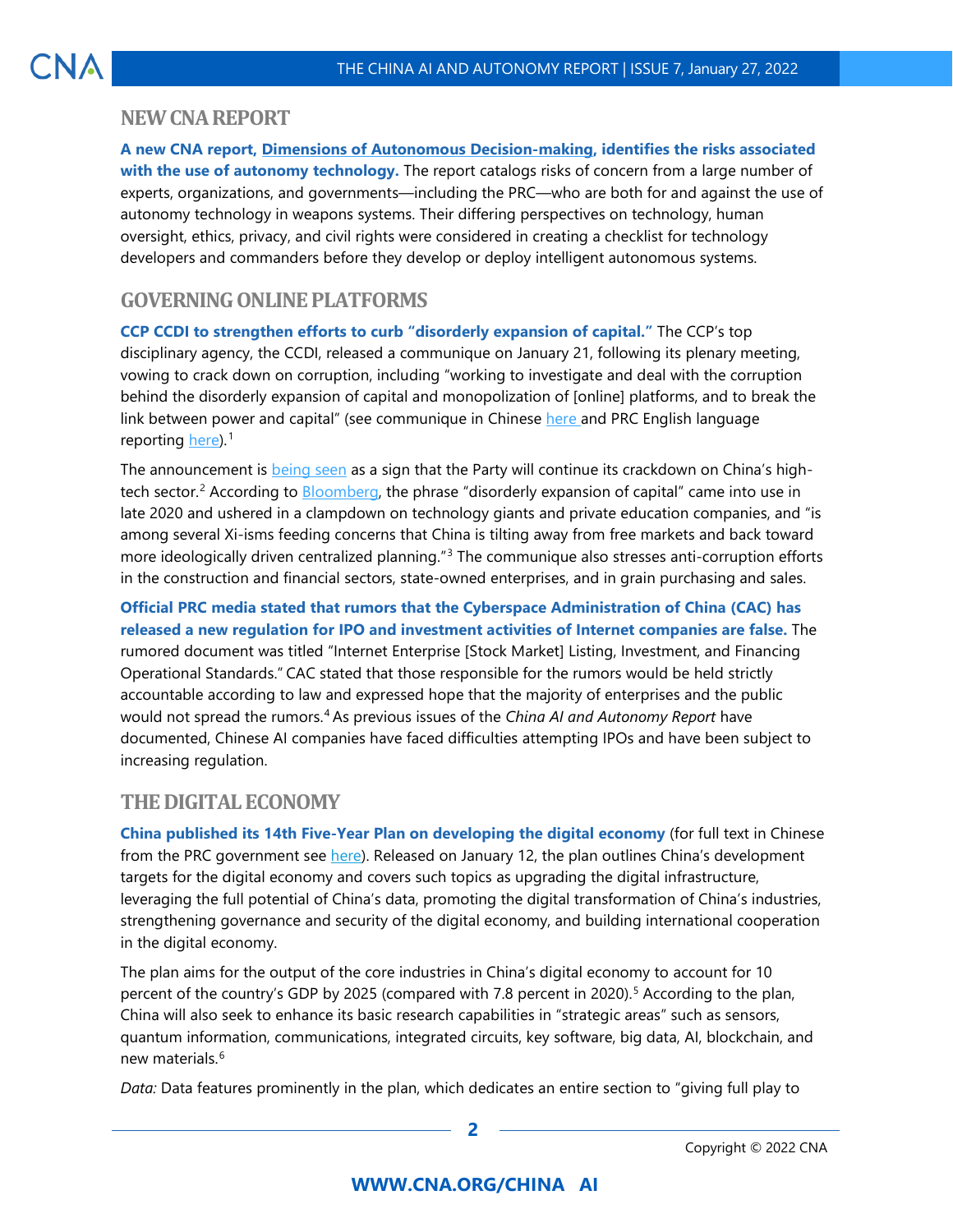data elements." The plan encourages market entities to collect data in accordance with the law and to improve data processing capabilities and quality.<sup>[7](#page-6-7)</sup> The plan also calls for the construction of a nationallevel integrated big data center system to coordinate computing power, algorithms, data, and application resources across China.<sup>[8](#page-6-8)</sup>

*AI:* The plan promotes the development of intelligent computing centers and building a new intelligent infrastructure that integrates intelligent computing power, common-use algorithms, and development platforms. It also advocates that systemized AI services be provided for key emerging fields such as government services, smart cities, intelligent manufacturing, autonomous driving, and language intelligence.<sup>[9](#page-6-9)</sup> The plan further seeks to build an intelligent and efficient integrated infrastructure and to incorporate AI into various industries, such as agriculture, animal husbandry, water conservancy, environmental protection, and services, especially those that help older adults.<sup>[10](#page-7-0)</sup>

*International cooperation:* The plan also aims to strengthen the development of the [Digital Silk Road,](https://www.cfr.org/china-digital-silk-road/)  which is part of China's overall Belt and Road Initiative (BRI).<sup>[11](#page-7-1)</sup> The plan endorses cooperation on the digital economy with the Association of South East Asian Nations and European and African countries. It also endeavors to carry out optical cable construction with countries in the BRI, build a blockchainbased service network and platform for digital economic cooperation, and promote the globalization of emerging service capabilities, such as data storage and intelligent computing. In addition, the plan seeks to expand innovation in new modes for international cooperation in the fields of finance, logistics, and e-commerce and supports China's digital economic companies to ["go out"](https://www.uscc.gov/sites/default/files/Research/GoingOut.pdf)<sup>[12](#page-7-2)</sup> and pursue opportunities abroad. [13](#page-7-3)

**Xi Jinping writes article on the importance of developing China's digital economy** (for full article in Chinese see [here\)](http://www.qstheory.cn/dukan/qs/2022-01/15/c_1128261632.htm).[14](#page-7-4) Xi's article was published in *Seeking Truth*, the official theoretical journal of the CCP's Central Committee, on January 15 and contains some of the same language used in the January 21 CCDI communique. Xi writes that the rapid development of China's digital economy has resulted in some "unhealthy" and "irregular developments" that "have not only affected the development of the digital economy but have also violated laws and regulations and have threatened the economic and financial security of the country and must be resolutely corrected and governed." Xi writes that the Party must promote the "healthy development" of the digital economy by "preventing [online] platform monopolies and the disorderly expansion of capital" and "plugging supervision loopholes."

However, Xi also describes the digital economy as becoming a key force that is "reorganizing global factors and resources, reshaping the global economic structure, and changing the pattern of global competition." Xi writes that when compared to other countries, China's digital economy is "large but not strong" and "fast but not superior." He views the healthy development of a digital economy as conducive to building a modern economic system and providing new competitive advantages for China.

Xi also discusses AI as an integral component of China's digital economy, emphasizing it as necessary to promote the "deep integration" of the Internet, big data, and AI with industry. He names "intelligent hardware" as one of the key areas for China to focus on developing, along with integrated circuits, new displays, and communications equipment.

# <span id="page-2-0"></span>**LOCAL POLICY**

**Shanghai announces support for semiconductor industry.** As part of its 14th Five-Year Plan, the city of Shanghai has [announced](https://www.shanghai.gov.cn/nw12344/20220119/8eb27ef45ced41a2a1a14a56b86596f6.html) that it will subsidize up to 30 percent of investments up to 100 million yuan (\$15 million) in semiconductor materials, equipment, and software projects. The city also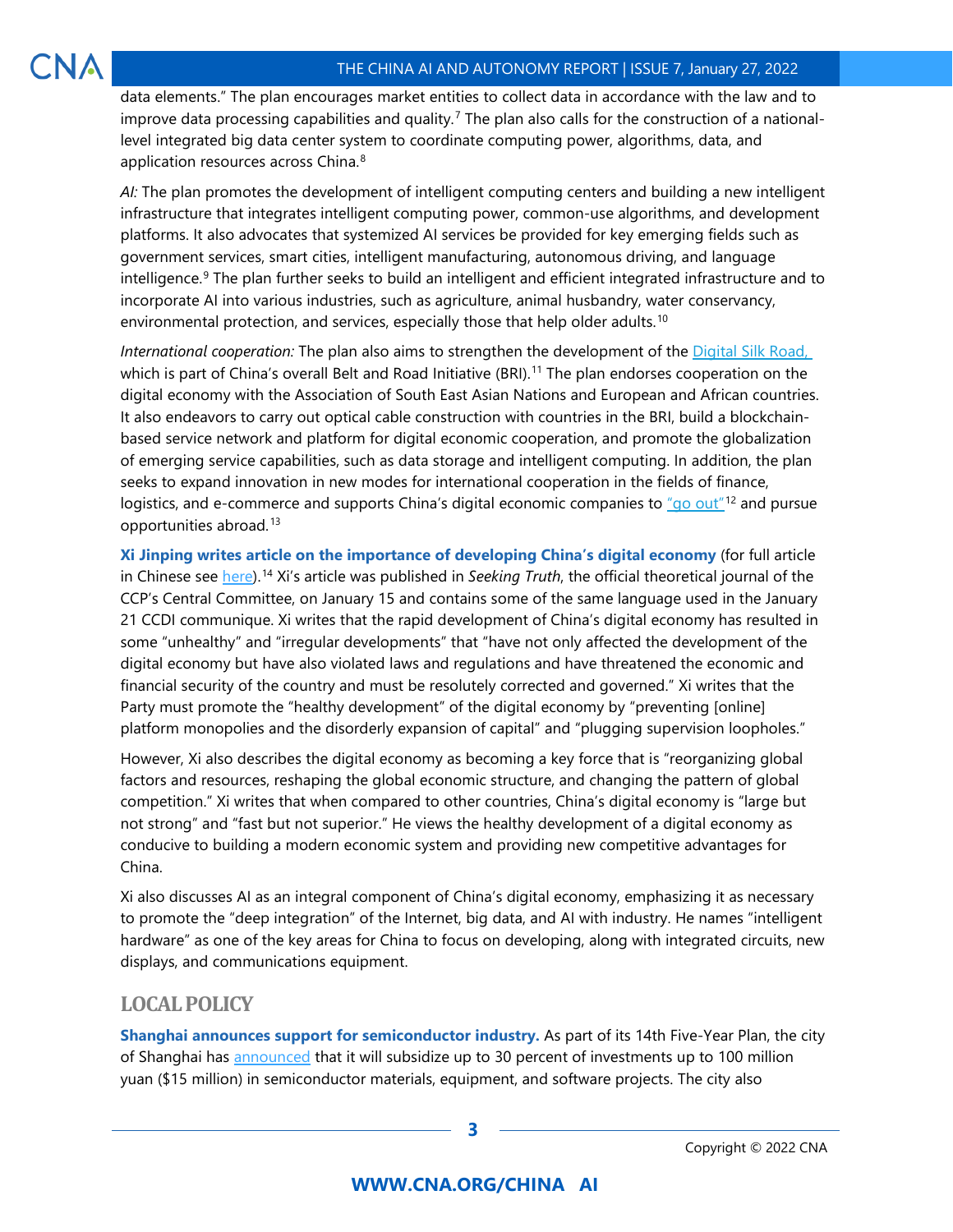announced that it will provide cash incentives up to 500,000 yuan (\$79,000) and housing assistance to attract qualified workers to the industry.<sup>[15](#page-7-5)</sup> Semiconductor Manufacturing International Corp., China's largest chip manufacturer, is located in Shanghai. According to the *[South China Morning Post,](https://www.scmp.com/tech/tech-war/article/3163966/us-china-tech-war-shanghai-showers-cash-woo-semiconductor-talent-and)* the incentives reflect a larger effort by the PRC government to mitigate the effects of US sanctions against China's high-tech industry.[16](#page-7-6) In March 2021, the Shanghai government released its [14th Five-Year Plan,](https://fgw.sh.gov.cn/shssswghgy/index.html) which prioritizes Shanghai's semiconductor, biomedicine, and AI industries for development.<sup>[17](#page-7-7)</sup>

#### <span id="page-3-0"></span>**UNMANNED SYSTEMS**

**UUVs complete series of scientific missions in the Marianas Trench and Arctic Ocean.** The PRC's national academy for the natural sciences, CAS, [reports](https://www.cas.cn/jh/202201/t20220111_4821659.shtml) that the Haidou-1 UUV has conducted a series of dives in the Marianas Trench, including in the deepest part of the ocean, the Challenger Deep. According to CAS, Haidou-1 broke a national record for the longest continuous dive under 10,000 meters (more than 10 hours), and while in autonomous mode broke the world records for the longest cruising time under 10,000 meters (more than 8 hours), the longest distance traveled under 10,000 meters (more than 14 kilometers), and the maximum diving depth (10,908 meters). The CAS Shenyang Institute of Automation developed the Haidou-1.

CAS also reports that the autonomous UUV Exploration 4500, also developed by the CAS Shenyang Institute of Automation, completed scientific research in the Arctic Ocean focusing on collecting multibeam sonar, hydrological, and magnetic data. CAS reports that this is the first time that the PRC has used an autonomous UUV in the high latitudes of the Arctic to conduct research near the ocean floor. According to CAS, the research conducted by the Exploration 4500 will be used to help protect the Arctic environment.<sup>[18](#page-7-8)</sup>

**PRC state-run media outlet suggests using PRC UAVs to assist in Tonga volcano disaster relief.**  The *Global Times* conducted an interview with a PRC-based telecommunications industry analyst who suggested that UAVs could be used as satellite communication base stations to help restore severed communications with the island nation after the eruption of the Hunga Tonga volcano. According to the state-run [Global Times,](https://www.globaltimes.cn/page/202201/1246404.shtml) "China's self-developed UAV Wing Loong drone was deployed to restore communications in Central China's Henan Province in July 2021, after network signal was cut off by record downpours and floods. The drone traveled around 1,200 kilometers in four and a half hours to arrive in the targeted area, and it operated for eight hours there."<sup>[19](#page-7-9)</sup>

#### <span id="page-3-1"></span>**FUTURE WARFARE**

**Two researchers at the PLA's Army Command College discuss relationships between machines**  and humans in intelligent warfare. In an article titled "Exploring the 'Underlying Logic' of Intelligent [Warfare from Four Basic Relationships,"](http://www.81.cn/yw/2022-01/11/content_10122272.htm) the researchers argue that "the most fundamental contradiction in intelligent warfare is the relationship between man and machine." They conclude that, even as AI becomes more prevalent in military operations, humans will retain their essential role in warfare, and that "four basic relationships need to be dealt with" to fully understand the nature of future warfare. According to the article, these relationships are the following:

*The relationship between manned and unmanned systems.* The authors argue that currently most unmanned systems are not fully autonomous and that all operate by some form of human control. This results in a situation in which the unmanned system is in the "front" and humans are in the "back" controlling or managing the system's operation. Even in systems that display a high degree of autonomy, human operators monitor their operations and can intervene if necessary.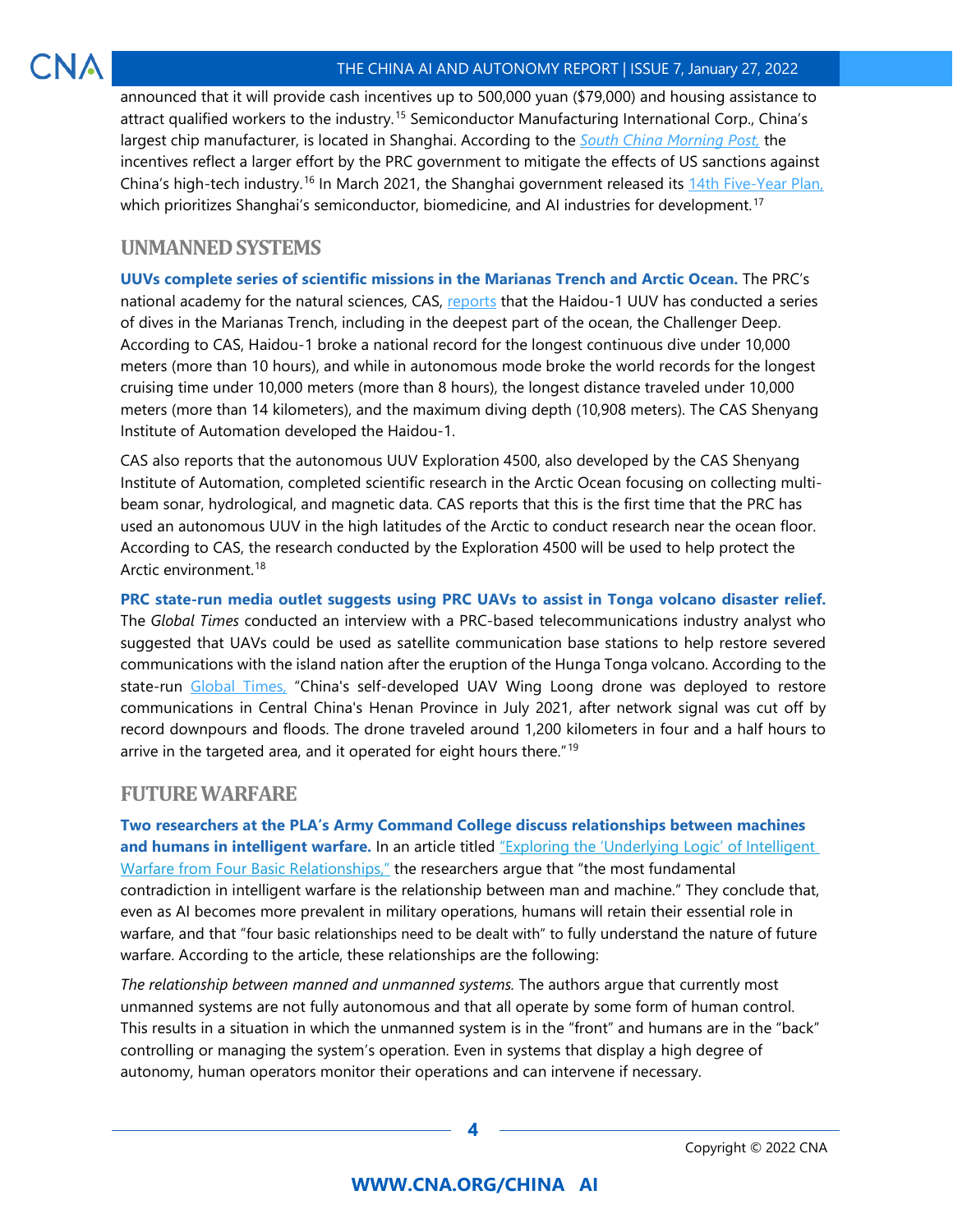*The relationship between machine intelligence and human intelligence.* AI systems today are capable only of weak AI. Currently, AI is best suited to operate in environments based on logic and empirical facts and are less suited to operate in situations that require conceptual thought. As a result, machines cannot now replace humans in analyzing and judging situations, understanding the commander's intent, making combat determinations, deploying troops, and handling unexpected situations. Thus, machines can conduct tasks related to sensing, calculation, storing and retrieving data, and understanding, judging, and decision-making in simple situations. Humans, on the other hand, will continue to be responsible for "understanding the core, overall, and complex situations of a problem."

*The relationship between victory through technology and victory through human involvement.* AI lacks the creativity of humans and will not be able to respond as well to new situations that may not correspond to existing data. According to the article, "the core essence of why people become people is that people can recognize, evaluate, educate, and motivate themselves, and can realize their potential, which is difficult for AI to achieve." The authors cite the PLA during the Korean War and the Taliban in the US war in Afghanistan as examples of technologically inferior forces that were able to successfully resist a technologically superior force that demonstrate the limitations of technologycentric warfare and the important role of the human factor in war.

*The relationship between benefit and risk.* Although AI promises to increase the effectiveness of military operations, it also entails some risk. AI presents new ethical issues in the command and control (C2) of machines. AI systems, for example, lack value systems that constrain human behavior and cannot judge right from wrong, which may result in mistaken and indiscriminate killings.

The increased interconnectivity of AI systems also increases risk by raising the complexity of C2 systems, which can increase reliability issues and software errors that can affect the entire system.<sup>[20](#page-7-10)</sup>

# <span id="page-4-0"></span>**INDUSTRY**

**PRC AI chip startup Axera has raised 800 million yuan (\$126 million) from investors.** Investors include the food delivery giant [Meituan](https://about.meituan.com/en) and the venture capital firm *Qiming Venture*. Axera focuses on AI chips for computer vision. According to [CNBC,](https://www.cnbc.com/2022/01/17/meituan-backs-chip-start-up-as-chinese-giants-pour-money-into-space.html) the funding reflects the overall effort in China to achieve self-sufficiency in computer chip production.<sup>[21](#page-7-11)</sup>

**ByteDance disbands investment arm.** The owner of TikTok, ByteDance, has announced that it will disband its investment arm. According to [CNBC,](https://www.cnbc.com/2022/01/19/china-tech-tiktok-owner-bytedance-dissolves-its-investment-arm.html?__source=google%7Ceditorspicks%7C&par=google) ByteDance states that the move is intended to "strengthen the focus of the business, reduce investments with low connection (to the main business) and disperse employees from the strategic investment department to various lines of business."<sup>[22](#page-7-12)</sup>

**The PRC's third-largest home seller by sales, China Vanke, announced that its top employee for 2021 is a software robot.** According to China Vanke chairman Yu Liang, a robot debt collector represented by a female avatar named Cui Xiaopan had "a 91.4 percent success rate in collecting accounts receivable and overdue loan repayments." According to the *[South China Morning Post,](https://www.scmp.com/tech/tech-trends/article/3164134/china-set-hire-more-virtual-workers-after-property-developer-china)* China Vanke's use of a software robot for debt collection represents a broader industry trend in the PRC to replace workers with AI.<sup>[23](#page-7-13)</sup>

# <span id="page-4-1"></span>**RESEARCH AND DEVELOPMENT**

**PRC researchers have developed a robot capable of performing doctor-guided minimally invasive surgery.** *Phoenix News* [reports](https://tech.ifeng.com/c/8CsGqbXHOdP) that researchers at the Minimally Invasive Surgical Center of the Institute of Medical Engineering, Shenzhen Institute of Advanced Technology, CAS, have developed a human-controlled robot that can conduct minimally invasive surgeries based on the

# **[WWW.CNA.ORG/CHINA](http://www.cna.org/CHINA) AI**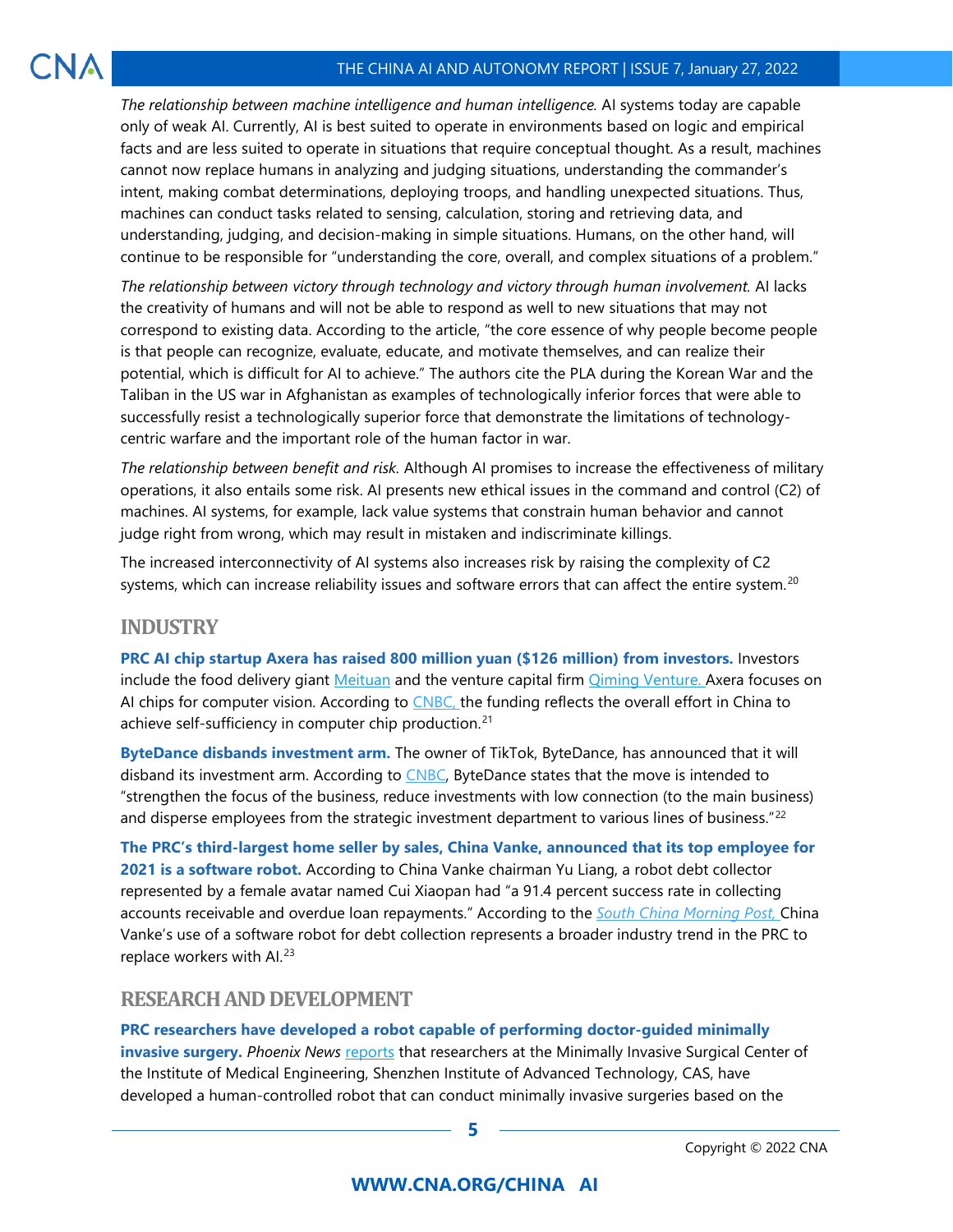application of the [Fiber Bragg Gratings](https://fbgs.com/technology/) sensing principle. Doctors were able to operate on pigs using the robot, which can sense tactile information. [24](#page-8-0)

# <span id="page-5-0"></span>**AI WORKFORCE**

**Twenty institutes of higher learning and several corporations have established the Qingdao Intelligent Internet of Things and Industry Talent Integration Center.** The center held its first meeting on January 9, 2022 (see article [here\)](http://qd.ifeng.com/c/8Ce3Taldec2). The center is a collaborative effort between Shandong University, Ocean University of China, China Petroleum University, and more than 20 other colleges and universities, as well as the companies Hainayun, a subsidiary of Haier, a PRC-based home appliance and consumer electronics manufacturer, information technology provider Sugon, and Baidu Online Network Technology, a subsidiary of PRC online giant Baidu.

The center was established to develop the PRC's AI workforce through collaboration between industry and higher education. It will develop academic curriculum related to AI, train students in AI-related disciplines, work to develop technological breakthroughs, and develop AI applications. According to the PRC Ministry of Human Resources and Social Security, China's AI workforce has a shortfall of 5 million AI-related positions and for every job filled, 10 go unfilled.<sup>[25](#page-8-1)</sup>

# <span id="page-5-1"></span>**ARTIFICIAL GENERAL INTELLIGENCE**

**PRC researcher discusses use of Chinese philosophy to develop artificial general intelligence.** Former UCLA professor Zhu Songchun, who is now dean of the Beijing Institute for General Artificial Intelligence, a professor at Peking University, and a professor of basic science at Tsinghua University, posted a lengthy and highly philosophical article on the PRC social media platform WeChat titled ["Zhu](https://mp.weixin.qq.com/s/FMraladW0255C-yeU5aIfA)  [Songchun: Intelligence Needs to be Driven by the 'Heart,' Realize the Dynamic Balance of 'Heart' and](https://mp.weixin.qq.com/s/FMraladW0255C-yeU5aIfA)  ['Reason'"](https://mp.weixin.qq.com/s/FMraladW0255C-yeU5aIfA) (see English translation [here\)](https://chinai.substack.com/p/chinai-169-general-artificial-intelligence?token=eyJ1c2VyX2lkIjo3NSwicG9zdF9pZCI6NDY4MDg0NTgsIl8iOiJIeGtRZCIsImlhdCI6MTY0MjQyNjM4OSwiZXhwIjoxNjQyNDI5OTg5LCJpc3MiOiJwdWItMjY2MCIsInN1YiI6InBvc3QtcmVhY3Rpb24ifQ.BipdD4dJDZEIAfG0c5HSQ2vKbOCHLCwV4gGuhhjnpsU).

Zhu uses the Chinese poet Su Shi's poem, "Ode to the Red Cliff," written in 1082, to explore the concept of artificial general intelligence. Su Shi was a government official during the Song Dynasty and an influential writer who was exiled for perceived criticism of the emperor. According to Zhu, the poem emphasizes the interaction of the "heart" and "reason" or, in other words, the disparity between what an individual desires and reality that causes a person's "inner pain." Achieving the correct balance between the two will ultimately lead to a meaningful life, Zhu claims.

Based on this assumption, Zhu argues that for AI to become artificial general intelligence it must capture the essence of being human and balancing the "heart" and "reason." The goal of artificial general intelligence, he writes, "is to create general-purpose agents with autonomous perception, cognition, decision-making, learning, execution, and social collaboration capabilities that conform to human emotions, ethics, and moral values."

He adds that, although being able to sense the world properly is a must for artificial general intelligence, it is the subjective world view that humans possess that will truly make AI human-like and able to interact with humans on an equal level. As a result, advancements in artificial general intelligence need to be based not only on technology but also on philosophy, the humanities, and social sciences. Zhu further argues that Buddhism and Confucianism can form the necessary philosophical underpinnings to develop an artificial general intelligence with Chinese cultural characteristics.[26](#page-8-2)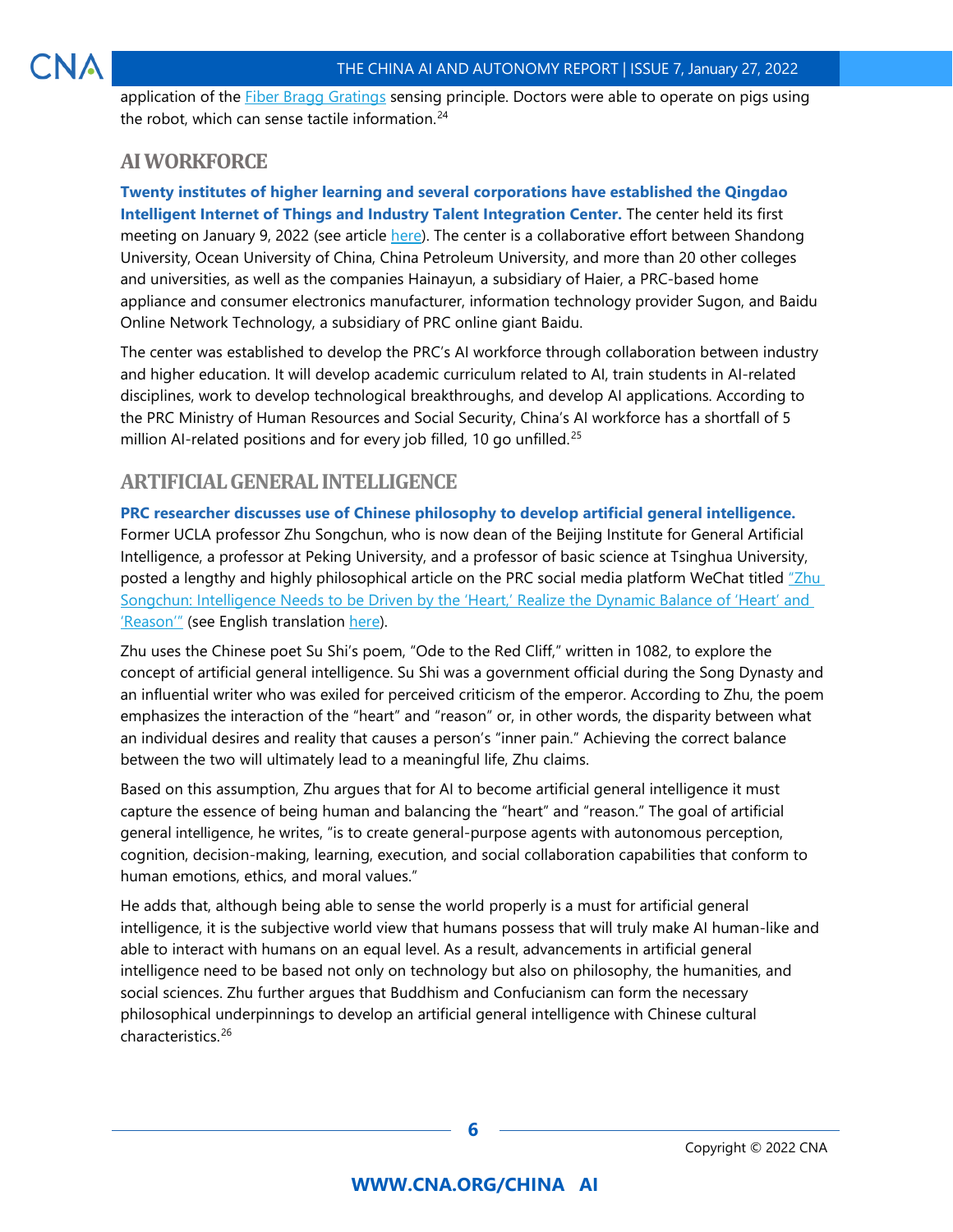<span id="page-6-0"></span>

<span id="page-6-1"></span><sup>1</sup> "Communique of the Chinese Communist Party Sixth Plenum of the 19th Central Commission for Discipline Inspection" (中国共产党第十九届中央纪律检查委员会第六次全体会议公报), *People's Daily*, Jan. 21, 2022, [http://paper.people.com.cn/rmrb/html/2022-01/21/nw.D110000renmrb\\_20220121\\_1-01.htm](http://paper.people.com.cn/rmrb/html/2022-01/21/nw.D110000renmrb_20220121_1-01.htm) and Cao Yin, "CCDI Pledges Continued Fight Against Graft," *China Daily*, Jan. 21, 2022, [https://www.chinadaily.com.cn/a/202201/21/WS61e9ecbba310cdd39bc825aa.html.](https://www.chinadaily.com.cn/a/202201/21/WS61e9ecbba310cdd39bc825aa.html)

<span id="page-6-2"></span><sup>2</sup> "China Vows 'No Mercy' in Battle Against Corruption, Big Tech," Bloomberg, Jan. 21, 2022, [https://uk.news.yahoo.com/china-vows-curb-technology-firms-](https://uk.news.yahoo.com/china-vows-curb-technology-firms-125625713.html?guccounter=1&guce_referrer=aHR0cHM6Ly93d3cuZ29vZ2xlLmNvbS8&guce_referrer_sig=AQAAAEIllW_dHjZuTfpRLR2ekV8RekxIkWdBZVj3x9bFeclt05louoMYiV_4gdODp1ltHQGFi747rwrfnTh1ls_5s97U-PhzdgwoxL8ajR_0_X-lgPZNaQ7zBV-NflQaCj0Ufz1QLDG8rNLeQ5qywZXWKThwsHvDgzW6exe5V0wSh3l2)[125625713.html?guccounter=1&guce\\_referrer=aHR0cHM6Ly93d3cuZ29vZ2xlLmNvbS8&guce\\_referrer\\_sig=AQAAAEIll](https://uk.news.yahoo.com/china-vows-curb-technology-firms-125625713.html?guccounter=1&guce_referrer=aHR0cHM6Ly93d3cuZ29vZ2xlLmNvbS8&guce_referrer_sig=AQAAAEIllW_dHjZuTfpRLR2ekV8RekxIkWdBZVj3x9bFeclt05louoMYiV_4gdODp1ltHQGFi747rwrfnTh1ls_5s97U-PhzdgwoxL8ajR_0_X-lgPZNaQ7zBV-NflQaCj0Ufz1QLDG8rNLeQ5qywZXWKThwsHvDgzW6exe5V0wSh3l2) [W\\_dHjZuTfpRLR2ekV8RekxIkWdBZVj3x9bFeclt05louoMYiV\\_4gdODp1ltHQGFi747rwrfnTh1ls\\_5s97U-](https://uk.news.yahoo.com/china-vows-curb-technology-firms-125625713.html?guccounter=1&guce_referrer=aHR0cHM6Ly93d3cuZ29vZ2xlLmNvbS8&guce_referrer_sig=AQAAAEIllW_dHjZuTfpRLR2ekV8RekxIkWdBZVj3x9bFeclt05louoMYiV_4gdODp1ltHQGFi747rwrfnTh1ls_5s97U-PhzdgwoxL8ajR_0_X-lgPZNaQ7zBV-NflQaCj0Ufz1QLDG8rNLeQ5qywZXWKThwsHvDgzW6exe5V0wSh3l2)[PhzdgwoxL8ajR\\_0\\_X-lgPZNaQ7zBV-NflQaCj0Ufz1QLDG8rNLeQ5qywZXWKThwsHvDgzW6exe5V0wSh3l2.](https://uk.news.yahoo.com/china-vows-curb-technology-firms-125625713.html?guccounter=1&guce_referrer=aHR0cHM6Ly93d3cuZ29vZ2xlLmNvbS8&guce_referrer_sig=AQAAAEIllW_dHjZuTfpRLR2ekV8RekxIkWdBZVj3x9bFeclt05louoMYiV_4gdODp1ltHQGFi747rwrfnTh1ls_5s97U-PhzdgwoxL8ajR_0_X-lgPZNaQ7zBV-NflQaCj0Ufz1QLDG8rNLeQ5qywZXWKThwsHvDgzW6exe5V0wSh3l2)

<span id="page-6-3"></span><sup>3</sup> "What Xi Means by 'Disorderly Capital' Is \$1.5 Trillion Question," Bloomberg, Sept. 9, 2022, [https://www.bloomberg.com/news/articles/2021-09-09/what-xi-means-by-disorderly-capital-is-1-5-trillion-question.](https://www.bloomberg.com/news/articles/2021-09-09/what-xi-means-by-disorderly-capital-is-1-5-trillion-question)

<span id="page-6-4"></span><sup>4</sup> Wang Sibei, "The Internet Rumors of the Publication of 'Internet Enterprise [Stock Market] Listing, Investment, and Financing Operational Standards' Are Untrue" (网传"出台《互联网企业上市及投融资操作规范》"属不实信息 ) *Xinhua*, Jan. 19, 2021, [http://www.news.cn/politics/2022-01/19/c\\_1128280095.htm.](http://www.news.cn/politics/2022-01/19/c_1128280095.htm) 

<span id="page-6-5"></span><sup>5</sup> See section 2.3 and accompanying table. "Notice of the State Council on Printing and Distributing the '14th Five-Year' Digital Economy Development Plan" (国务院关于印发"十四五"数字经济发展规划的通知), [www.gov.cn,](http://www.gov.cn/) Jan. 12, 2022, [http://www.gov.cn/zhengce/content/2022-01/12/content\\_5667817.htm.](http://www.gov.cn/zhengce/content/2022-01/12/content_5667817.htm) 

<span id="page-6-6"></span><sup>6</sup> See section 6.1 and translation from SCMP: "Notice of the State Council on Printing and Distributing the '14th Five-Year' Digital Economy Development Plan" (国务院关于印发"十四五"数字经济发展规划的通知), [www.gov.cn,](http://www.gov.cn/) Jan. 12, 2022, http://www.gov.cn/zhengce/content/2022-01/12/content 5667817.htm and Yaling Jiang, "US-China Tech War: Beijing Unveils Grand Plan To Grow Digital Economy as US Moves Forward with Competition Bill," *South China Morning Post*, Jan. 13, 2022, [https://www.scmp.com/tech/tech-war/article/3163246/us-china-tech-war-beijing](https://www.scmp.com/tech/tech-war/article/3163246/us-china-tech-war-beijing-unveils-grand-plan-grow-digital-economy-us?module=perpetual_scroll_0&pgtype=article&campaign=3163246)[unveils-grand-plan-grow-digital-economy-us?module=perpetual\\_scroll\\_0&pgtype=article&campaign=3163246.](https://www.scmp.com/tech/tech-war/article/3163246/us-china-tech-war-beijing-unveils-grand-plan-grow-digital-economy-us?module=perpetual_scroll_0&pgtype=article&campaign=3163246)

<span id="page-6-7"></span> $7$  See section 4.1. "Notice of the State Council on Printing and Distributing the '14th Five-Year' Digital Economy Development Plan" (国务院关于印发"十四五"数字经济发展规划的通知), [www.gov.cn,](http://www.gov.cn/) Jan. 12, 2022, [http://www.gov.cn/zhengce/content/2022-01/12/content\\_5667817.htm](http://www.gov.cn/zhengce/content/2022-01/12/content_5667817.htm) and "Plan Focuses on Digital Economy Development During 14th Five-Year Plan Period," [www.gov.cn,](http://www.gov.cn/) Jan. 12, 2022, https://english.www.gov.cn/policies/latestreleases/202201/12/content\_WS61de9a35c6d09c94e48a385f.html.

<span id="page-6-8"></span><sup>8</sup> See section 3.2. "Notice of the State Council on Printing and Distributing the '14th Five-Year' Digital Economy Development Plan" (国务院关于印发"十四五"数字经济发展规划的通知), [www.gov.cn,](http://www.gov.cn/) Jan. 12, 2022, [http://www.gov.cn/zhengce/content/2022-01/12/content\\_5667817.htm](http://www.gov.cn/zhengce/content/2022-01/12/content_5667817.htm) and "Plan Focuses on Digital Economy Development During 14th Five-Year Plan Period," [www.gov.cn,](http://www.gov.cn/) Jan. 12, 2022, https://english.www.gov.cn/policies/latestreleases/202201/12/content\_WS61de9a35c6d09c94e48a385f.html

<span id="page-6-9"></span><sup>9</sup> See section 3.2. "Notice of the State Council on Printing and Distributing the '14th Five-Year' Digital Economy Development Plan" (国务院关于印发"十四五"数字经济发展规划的通知), [www.gov.cn,](http://www.gov.cn/) Jan. 12, 2022, [http://www.gov.cn/zhengce/content/2022-01/12/content\\_5667817.htm.](http://www.gov.cn/zhengce/content/2022-01/12/content_5667817.htm)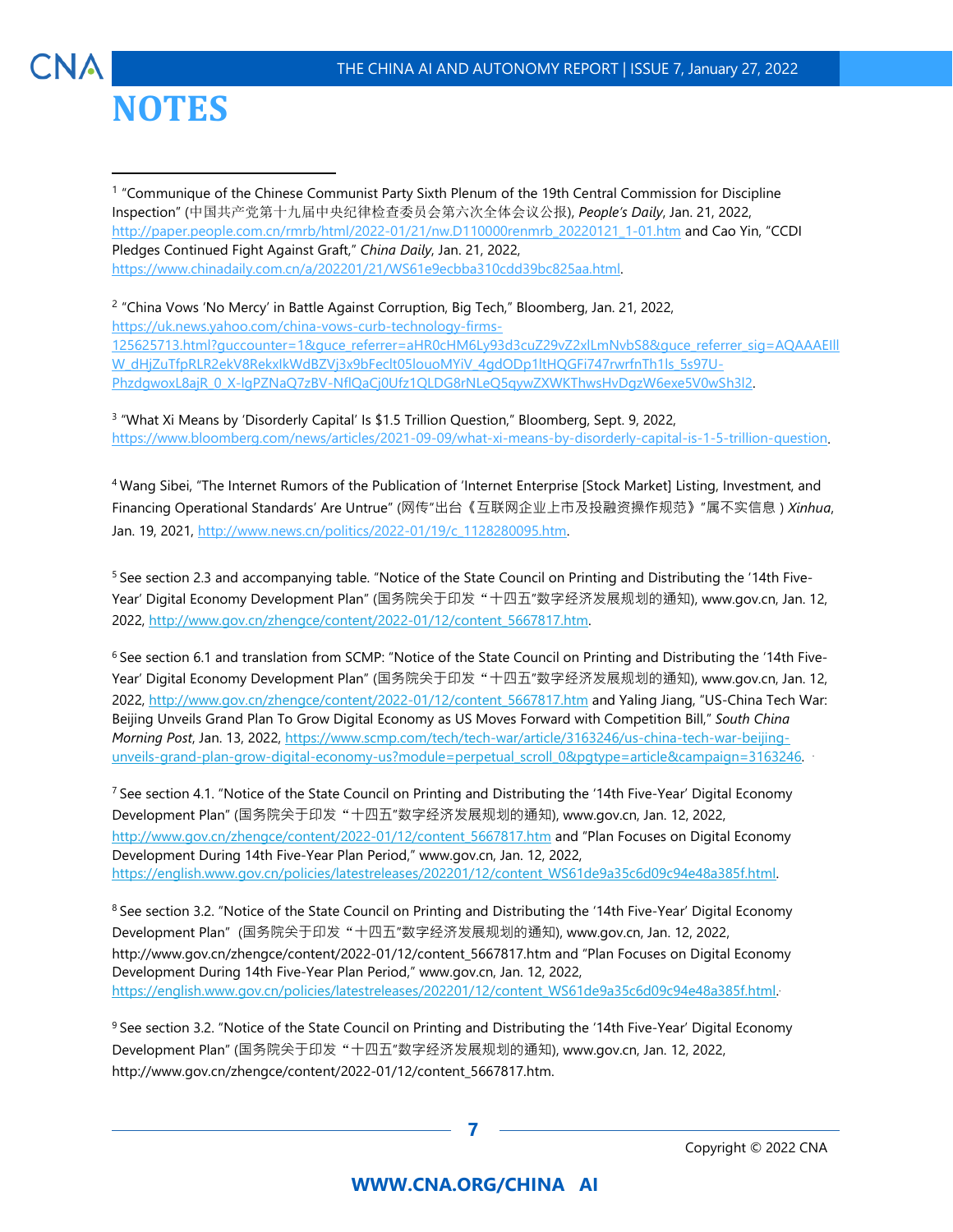<span id="page-7-0"></span>

<sup>10</sup> See section 3.2. "Notice of the State Council on Printing and Distributing the '14th Five-Year' Digital Economy Development Plan" (国务院关于印发"十四五"数字经济发展规划的通知), [www.gov.cn,](http://www.gov.cn/) Jan. 12, 2022, [http://www.gov.cn/zhengce/content/2022-01/12/content\\_5667817.htm.](http://www.gov.cn/zhengce/content/2022-01/12/content_5667817.htm) .

<span id="page-7-1"></span><sup>11</sup> "Assessing China's Digital Silk Road Initiative," Council on Foreign Relations, [https://www.cfr.org/china-digital-silk](https://www.cfr.org/china-digital-silk-road/)[road/.](https://www.cfr.org/china-digital-silk-road/)

<span id="page-7-2"></span><sup>12</sup> Nargiza Salidjanova, "Going Out: An Overview of China's Outward Foreign Direct Investment," U.S.-China Economic & Security Review Commission, Mar. 30, 2011, [https://www.uscc.gov/sites/default/files/Research/GoingOut.pdf.](https://www.uscc.gov/sites/default/files/Research/GoingOut.pdf)

<span id="page-7-3"></span><sup>13</sup> See section 10.2. "Notice of the State Council on Printing and Distributing the '14th Five-Year' Digital Economy Development Plan" (国务院关于印发"十四五" 数字经济发展规划的通知), [www.gov.cn,](http://www.gov.cn/) Jan. 12, 2022, [http://www.gov.cn/zhengce/content/2022-01/12/content\\_5667817.htm.](http://www.gov.cn/zhengce/content/2022-01/12/content_5667817.htm)

<span id="page-7-4"></span><sup>14</sup> Continue To Make My Country's Digital Economy Strong, Superior, and Big" (不断做强做优做大我国数字经济), *Seeking Truth*, Jan.15, 2021, [http://www.qstheory.cn/dukan/qs/2022-01/15/c\\_1128261632.htm.](http://www.qstheory.cn/dukan/qs/2022-01/15/c_1128261632.htm)

<span id="page-7-5"></span><sup>15</sup> "Shanghai Municipal People's Government on Printing and Distributing the Notice on High Quality Development of Shanghai's Integrated Circuit Industry and Software Industry in the New Period" (上海市人民政府关于印发新时期 促进上海市集成电路产业和软件产业高质量发展若干政策的通知) Jan. 19, 2022, [https://www.shanghai.gov.cn/nw12344/20220119/8eb27ef45ced41a2a1a14a56b86596f6.html.](https://www.shanghai.gov.cn/nw12344/20220119/8eb27ef45ced41a2a1a14a56b86596f6.html)

<span id="page-7-6"></span><sup>16</sup> Che Pan, "US-China Tech War: Shanghai To Woo Semiconductor Talent and Support Local Chip Development With Shower of Cash, *South China Morning Post*, Jan. 19, 2022, [https://www.scmp.com/tech/tech-war/article/3163966/us](https://www.scmp.com/tech/tech-war/article/3163966/us-china-tech-war-shanghai-showers-cash-woo-semiconductor-talent-and)[china-tech-war-shanghai-showers-cash-woo-semiconductor-talent-and.](https://www.scmp.com/tech/tech-war/article/3163966/us-china-tech-war-shanghai-showers-cash-woo-semiconductor-talent-and)

<span id="page-7-7"></span><sup>17</sup> "Outline of the 14th Five-Year Plan" (十四五"规划纲要), Shanghai Municipal People's Government, Mar. 2, 2021, [https://fgw.sh.gov.cn/shssswghgy/index.html.](https://fgw.sh.gov.cn/shssswghgy/index.html)

<span id="page-7-8"></span><sup>18</sup> "Self-Developed UUVs Successfully Conduct Scientific Research in Deep and the Pole" (自研无人潜水器成功用于深 渊极地科考), Chinese Academy of Sciences, Jan. 11, 2022, <u>https://www.cas.cn/jh/202201/t20220111\_4821659.shtml</u>.

<span id="page-7-9"></span><sup>19</sup> "Chinese Firms Can Help Restore Tonga's Communications, Provide High-Tech Devices For Rescue Work," *Global Times*, Jan. 19, 2022, [https://www.globaltimes.cn/page/202201/1246404.shtml.](https://www.globaltimes.cn/page/202201/1246404.shtml)

<span id="page-7-10"></span> $20$  Liu Kui and Feng Bin, " "Exploring the 'Underlying Logic' of Intelligent Warfare from Four Basic Relationships" (从四 对基本关系入手探寻智能化战争的"底层逻辑"), *China Military Online*, Jan. 11, 2022, [http://www.81.cn/yw/2022-](http://www.81.cn/yw/2022-01/11/content_10122272.htm) [01/11/content\\_10122272.htm.](http://www.81.cn/yw/2022-01/11/content_10122272.htm)

<span id="page-7-11"></span><sup>21</sup> Arjun Kharpal, "Meituan Backs A.I. Chip Start-Up as Chinese Tech Giants Pour Money Into Semiconductors," *CNBC*, Jan. 17, 2022, [https://www.cnbc.com/2022/01/17/meituan-backs-chip-start-up-as-chinese-giants-pour-money-into](https://www.cnbc.com/2022/01/17/meituan-backs-chip-start-up-as-chinese-giants-pour-money-into-space.html)[space.html.](https://www.cnbc.com/2022/01/17/meituan-backs-chip-start-up-as-chinese-giants-pour-money-into-space.html)

<span id="page-7-12"></span><sup>22</sup> Arjun Kharpal and Evelyn Cheng, "TikTok Owner Bytedance Dissolves Its Investment Arm," *CNBC*, Jan. 19. 2022, [https://www.cnbc.com/2022/01/19/china-tech-tiktok-owner-bytedance-dissolves-its-investment](https://www.cnbc.com/2022/01/19/china-tech-tiktok-owner-bytedance-dissolves-its-investment-arm.html?__source=google%7Ceditorspicks%7C&par=google)[arm.html?\\_\\_source=google%7Ceditorspicks%7C&par=google.](https://www.cnbc.com/2022/01/19/china-tech-tiktok-owner-bytedance-dissolves-its-investment-arm.html?__source=google%7Ceditorspicks%7C&par=google)

<span id="page-7-13"></span><sup>23</sup> Yaling Jiang, "China Set To Hire More 'Virtual' Workers After Property Developer China Vanke Names AI Robot a

# **[WWW.CNA.ORG/CHINA](http://www.cna.org/CHINA) AI**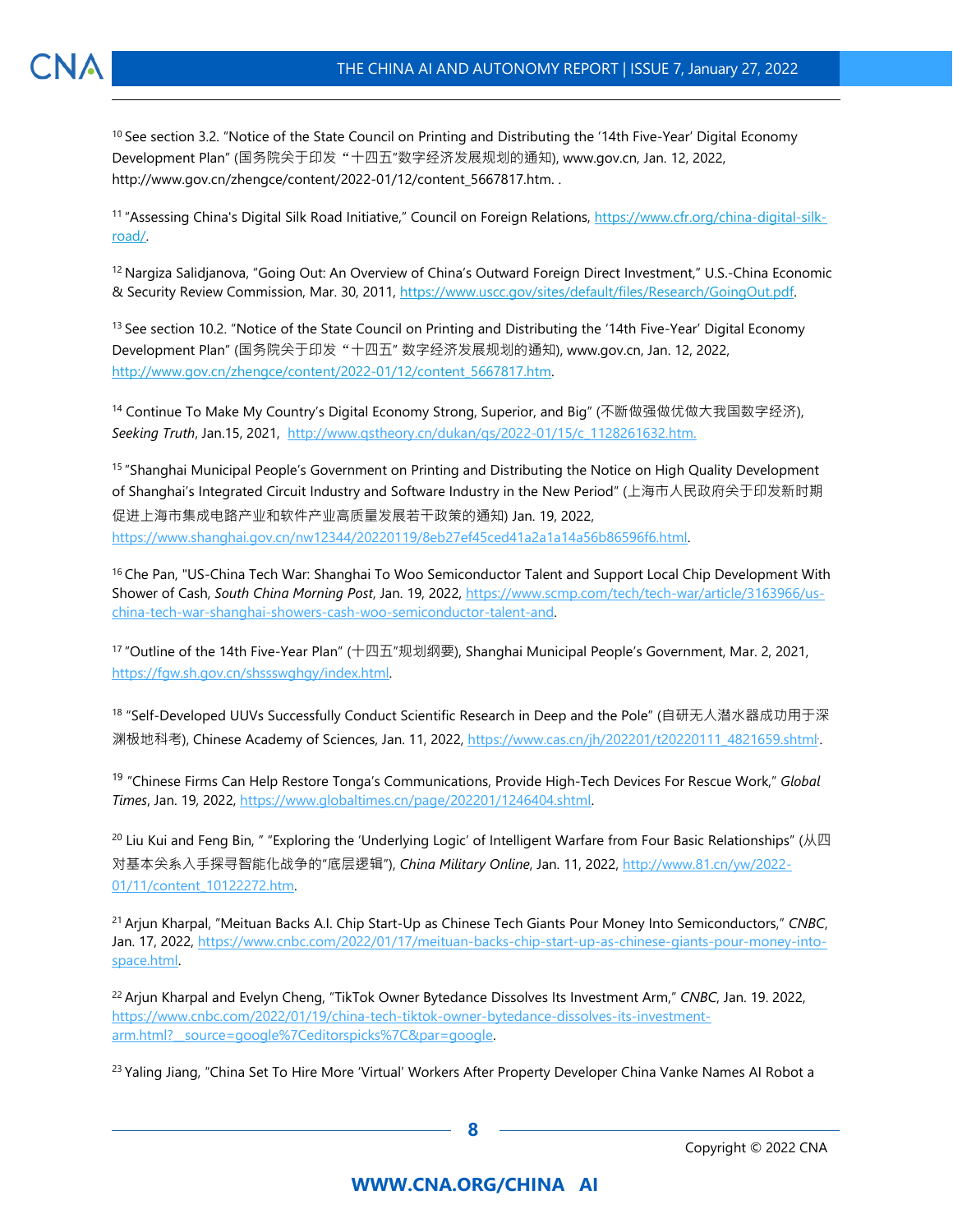

Top Employee for 2021," *South China Morning Post*, Jan. 20, 2022, [https://www.scmp.com/tech/tech](https://www.scmp.com/tech/tech-trends/article/3164134/china-set-hire-more-virtual-workers-after-property-developer-china)[trends/article/3164134/china-set-hire-more-virtual-workers-after-property-developer-china.](https://www.scmp.com/tech/tech-trends/article/3164134/china-set-hire-more-virtual-workers-after-property-developer-china)

<span id="page-8-0"></span><sup>24</sup> "The Chinese Academy of Sciences Has Developed a 'Tactile' Robot To Successfully Perform a Minimally Invasive Surgery on a Pig's Liver " (中科院研发出有"触感"的机器人 成功为猪肝进行了微创手术), *Phoenix News*, Jan. 17, 2022, [https://tech.ifeng.com/c/8CsGqbXHOdP.](https://tech.ifeng.com/c/8CsGqbXHOdP)

<span id="page-8-1"></span><sup>25</sup> "Qingdao Intelligence Internet of Things Talent Integration Center Established" (青岛智能物联网产才融合中心成立), *Phoenix News*, Jan. 10, 2022, [http://qd.ifeng.com/c/8Ce3Taldec2.](http://qd.ifeng.com/c/8Ce3Taldec2)

<span id="page-8-2"></span><sup>26</sup> "Zhu Songchun: Intelligence Needs To Be Driven by the 'Heart,' Realize the Dynamic Balance of 'Heart' and 'Reason'" (朱松纯: 智能需由"心"驱动,实现"心"与"理"的动态平衡), WeChat, Jan. 7, 2022, [https://mp.weixin.qq.com/s/FMraladW0255C-yeU5aIfA.](https://mp.weixin.qq.com/s/FMraladW0255C-yeU5aIfA) See translation by Jeffery Ding at ChinAI Newsletter, [https://chinai.substack.com/p/chinai-169-general-artificial](https://chinai.substack.com/p/chinai-169-general-artificial-intelligence?token=eyJ1c2VyX2lkIjo3NSwicG9zdF9pZCI6NDY4MDg0NTgsIl8iOiJIeGtRZCIsImlhdCI6MTY0MjQyNjM4OSwiZXhwIjoxNjQyNDI5OTg5LCJpc3MiOiJwdWItMjY2MCIsInN1YiI6InBvc3QtcmVhY3Rpb24ifQ.BipdD4dJDZEIAfG0c5HSQ2vKbOCHLCwV4gGuhhjnpsU)[intelligence?token=eyJ1c2VyX2lkIjo3NSwicG9zdF9pZCI6NDY4MDg0NTgsIl8iOiJIeGtRZCIsImlhdCI6MTY0MjQyNjM4O](https://chinai.substack.com/p/chinai-169-general-artificial-intelligence?token=eyJ1c2VyX2lkIjo3NSwicG9zdF9pZCI6NDY4MDg0NTgsIl8iOiJIeGtRZCIsImlhdCI6MTY0MjQyNjM4OSwiZXhwIjoxNjQyNDI5OTg5LCJpc3MiOiJwdWItMjY2MCIsInN1YiI6InBvc3QtcmVhY3Rpb24ifQ.BipdD4dJDZEIAfG0c5HSQ2vKbOCHLCwV4gGuhhjnpsU) [SwiZXhwIjoxNjQyNDI5OTg5LCJpc3MiOiJwdWItMjY2MCIsInN1YiI6InBvc3QtcmVhY3Rpb24ifQ.BipdD4dJDZEIAfG0c5HS](https://chinai.substack.com/p/chinai-169-general-artificial-intelligence?token=eyJ1c2VyX2lkIjo3NSwicG9zdF9pZCI6NDY4MDg0NTgsIl8iOiJIeGtRZCIsImlhdCI6MTY0MjQyNjM4OSwiZXhwIjoxNjQyNDI5OTg5LCJpc3MiOiJwdWItMjY2MCIsInN1YiI6InBvc3QtcmVhY3Rpb24ifQ.BipdD4dJDZEIAfG0c5HSQ2vKbOCHLCwV4gGuhhjnpsU) [Q2vKbOCHLCwV4gGuhhjnpsU.](https://chinai.substack.com/p/chinai-169-general-artificial-intelligence?token=eyJ1c2VyX2lkIjo3NSwicG9zdF9pZCI6NDY4MDg0NTgsIl8iOiJIeGtRZCIsImlhdCI6MTY0MjQyNjM4OSwiZXhwIjoxNjQyNDI5OTg5LCJpc3MiOiJwdWItMjY2MCIsInN1YiI6InBvc3QtcmVhY3Rpb24ifQ.BipdD4dJDZEIAfG0c5HSQ2vKbOCHLCwV4gGuhhjnpsU)